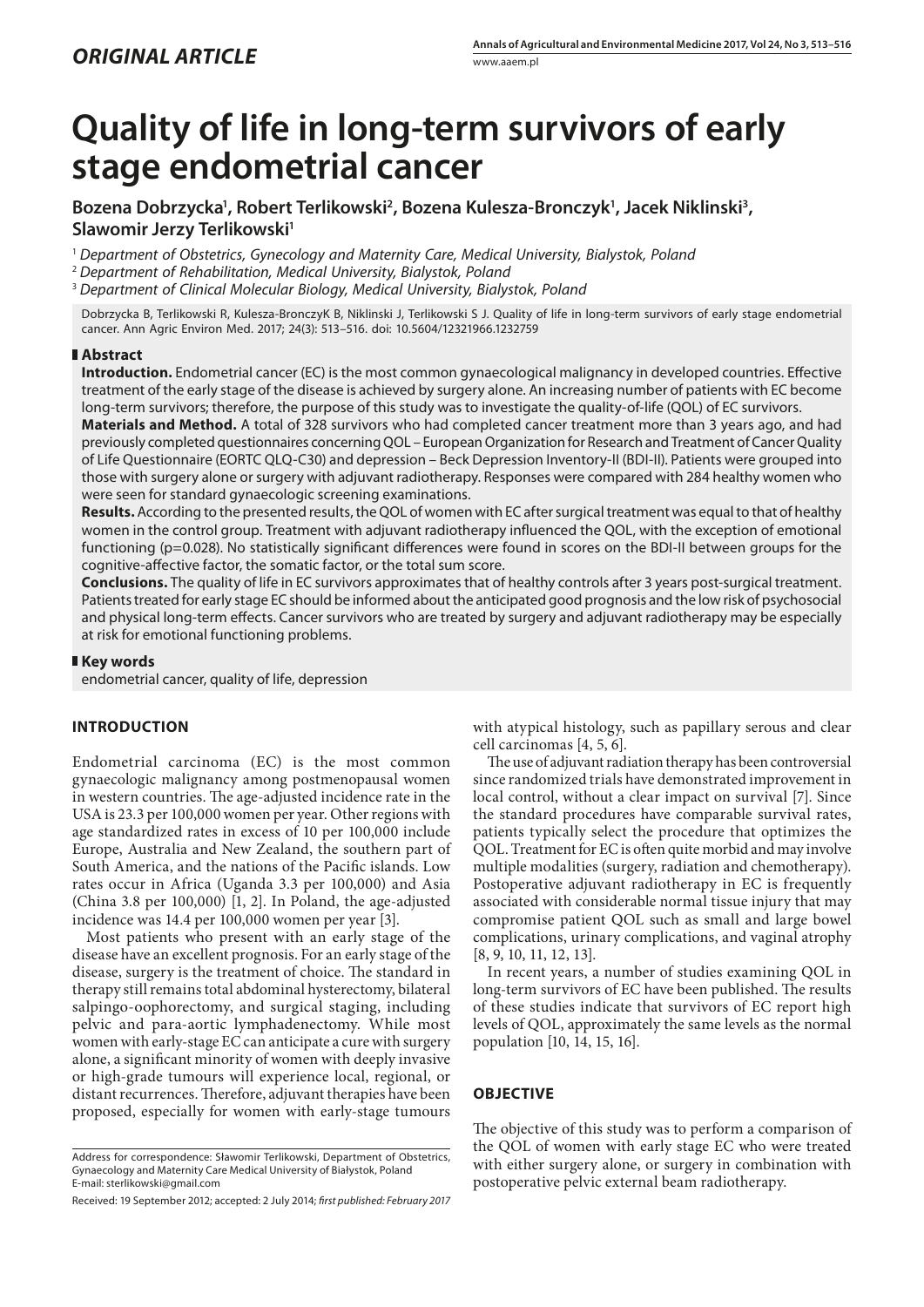Bozena Dobrzycka, Robert Terlikowski, Bozena Kulesza-Bronczyk, Jacek Niklinski, Slawomir Jerzy Terlikowski . Quality of life in long-term survivors of early stage…

#### **MATERIALS AND METHOD**

**Study population.** A long-term follow-up assessment of patients with I and II stages of EC treated at the Department of Gynaecology and Septic Obstetrics of the Medical University in Bialystok, and the Department of Gynaecology of the District Hospital in Bialystok between 2000–2008, were included in the study.

A total of 328 EC survivors who had completed cancer treatment more than 3 years ago and had previously completed questionnaires concerning QOL – European Organization for Research and Treatment of Cancer Quality of Life Questionnaire (EORTC QLQ-C30) and depression – Beck Depression Inventory-II (BDI-II). The patients were grouped into those with surgery alone (n=202) or surgery with adjuvant radiotherapy (n=126). Responses were compared to 284 healthy women who were seen for standard gynaecologic screening examinations.

**Instruments.** The EORTC QLQ-C30 is a generic QOL measure for cancer patients. It comprises a global health status/QOL, 5 multi-item functional subscales and several single/multi-item symptomatic subscales. Likert scales (1–7 in the global health status subscale and 1–4 in other subscales) are linearly transformed into scores of 0–100 where higher scores indicate better functional status or worse symptomatic problems. Higher QLQ-C30 scores on the functioning scale and the global QOL scale indicated better functioning or QOL, whereas higher scores on the symptom scales represented a higher level of symptoms or problems in the QLQ-C30. For these items, only scores from eligible respondents were computed. Mean scores and standard deviations (SD) were calculated for the multi-item and single-item scales [17]. The Polish version of the EORTC QLQ-C30 version 3.0 was used, and scored according to the EORTC scoring guidelines [18].

The second edition of the Beck Depression Inventory-II (BDI-II) 22 was used to assess depressive symptoms. The 21 item BDI-II is a widely used self-reporting tool for measuring depressive symptoms, corresponding to the Diagnostic and Statistical Manual of Mental Disorders, 4<sup>th</sup> Edition criteria of depression. The BDI-II scores range from 0–63, with a score of ≥19 considered to indicate moderate to severe depression [19].

**Statistical analysis.** Statistical analysis was carried out using Statistica software, version 9.0PL (StatSoft Inc., StatSoft Polska Sp. z o. o., Poland). Data among the 3 different groups was statistically analyzed using the *t* test for independent variables. Differences in sociodemographic variables between treatment groups were explored with one-way analysis of variance (ANOVA) using the Bonferroni procedure to correct for multiple comparisons.

## **RESULTS**

Of the 536 consecutive patients who underwent surgery during the study period, 156 were not eligible for the following reasons: death ( $n = 56$ ), address not known ( $n = 10$ ), cancer progression ( $n = 54$ ), and recurrence radically cured ( $n =$ 36). Questionnaires were sent to the remaining 380 eligible patients, and 328 (86%) of them returned the completed survey. Age, marital status, education level, BMI, smoking and alcohol consumption were entered as covariates, and the means or percentage shown were adjusted. Characteristics of the study population are shown in Table 1.

**Table I.** Sociodemographics of the questionnaire respondents according to treatment

| Demographic                                 | Surgery<br>$(n=202)$<br>No. (%) | Surgery+ Radiotherapy<br>$(n=126)$<br>No. (%) | Control<br>$(n=284)$<br>No. (%) | p              |
|---------------------------------------------|---------------------------------|-----------------------------------------------|---------------------------------|----------------|
| Age, years                                  |                                 |                                               |                                 |                |
| Mean                                        | 62.1                            | 60.9                                          | 62.2                            | 0.324          |
| Standard deviation                          | 11.3                            | 10.3                                          | 9.5                             |                |
| Marital status                              |                                 |                                               |                                 |                |
| Married/cohabiting                          | 150 (74.3)                      | 98 (77.8)                                     | 222 (78.2)                      | 0.787          |
| Widowed                                     | 16(7.9)                         | 6(4.8)                                        | 14 (4.9)                        | 0.184          |
| Divorced                                    | 8(3.9)                          | 8(6.3)                                        | 12(4.2)                         | 0.326          |
| Unmarried                                   | 28 (13.9)                       | 14(11.1)                                      | 36 (12.7)                       | 0.824          |
| Patients with children                      | 152 (75.2)                      | 86 (68.2)                                     | 246 (86.6)                      | 0.481          |
| <b>Employment status</b>                    |                                 |                                               |                                 |                |
| Working                                     | 112 (55.4)                      | 58 (46.1)                                     | 186 (65.5)                      | 0.789          |
| Unemployed                                  | 14(7.0)                         | 8(6.3)                                        | 24(8.5)                         | 0.925          |
| Retired                                     | 70 (34.6)                       | 52 (41.3)                                     | 70 (24.6)                       | 0.911          |
| On sick leave                               | 6(3.0)                          | 8(6.3)                                        | 4(1.4)                          | 0.752          |
| Education                                   |                                 |                                               |                                 |                |
| Primary school                              | 30 (14.8)                       | 22(17.5)                                      | 40 (14.1)                       | 0.268          |
| Middle-range training                       | 74 (36.7)                       | 42 (33.3)                                     | 98 (34.5)                       | 0.398          |
| University degree                           | 98 (48.5)                       | 62 (49.2)                                     | 146 (51.4)                      | 0.622          |
| <b>Health behaviors</b>                     |                                 |                                               |                                 |                |
| Smokers                                     | 40 (19.8)                       | 26(20.6)                                      | 50 (17.6)                       | 0.314          |
| Alcohol consumption,<br>mean units per week | 5.2                             | 4.8                                           | 4.2                             |                |
| Body mass index, kg/m <sup>2</sup>          | 32.4                            | 31.1                                          | 29.7                            | 0.622<br>0.916 |

There were no statistically significant differences between the examined groups in terms of sociodemographic variables (Tab. 1). The total EORTC QLQ-C30 score was similar in healthy control patients 78.24±24.36 vs. 75.57±18.50 (surgery group) and 76.64±22.32 (surgery and radiotherapy group) in the cancer patients (Tab. 2). There were no significant differences regarding subscales between cancer patients overall and the control group, apart from emotional functioning ( $p<0.05$ ).

According to the results obtained, results the QOL of women with EC after surgical treatment was equal to that of healthy women in the control group. Treatment with adjuvant radiotherapy influenced the QOL, with the exception of emotional functioning (p=0.028). No statistically significant differences were found in scores on the BDI-II between groups for the cognitive-affective factor, the somatic factor, or the total sum score.

## **DISCUSSION**

Although the majority of women survive early stage EC, the treatment almost always requires some medical intervention. The most common treatment protocol is surgery followed by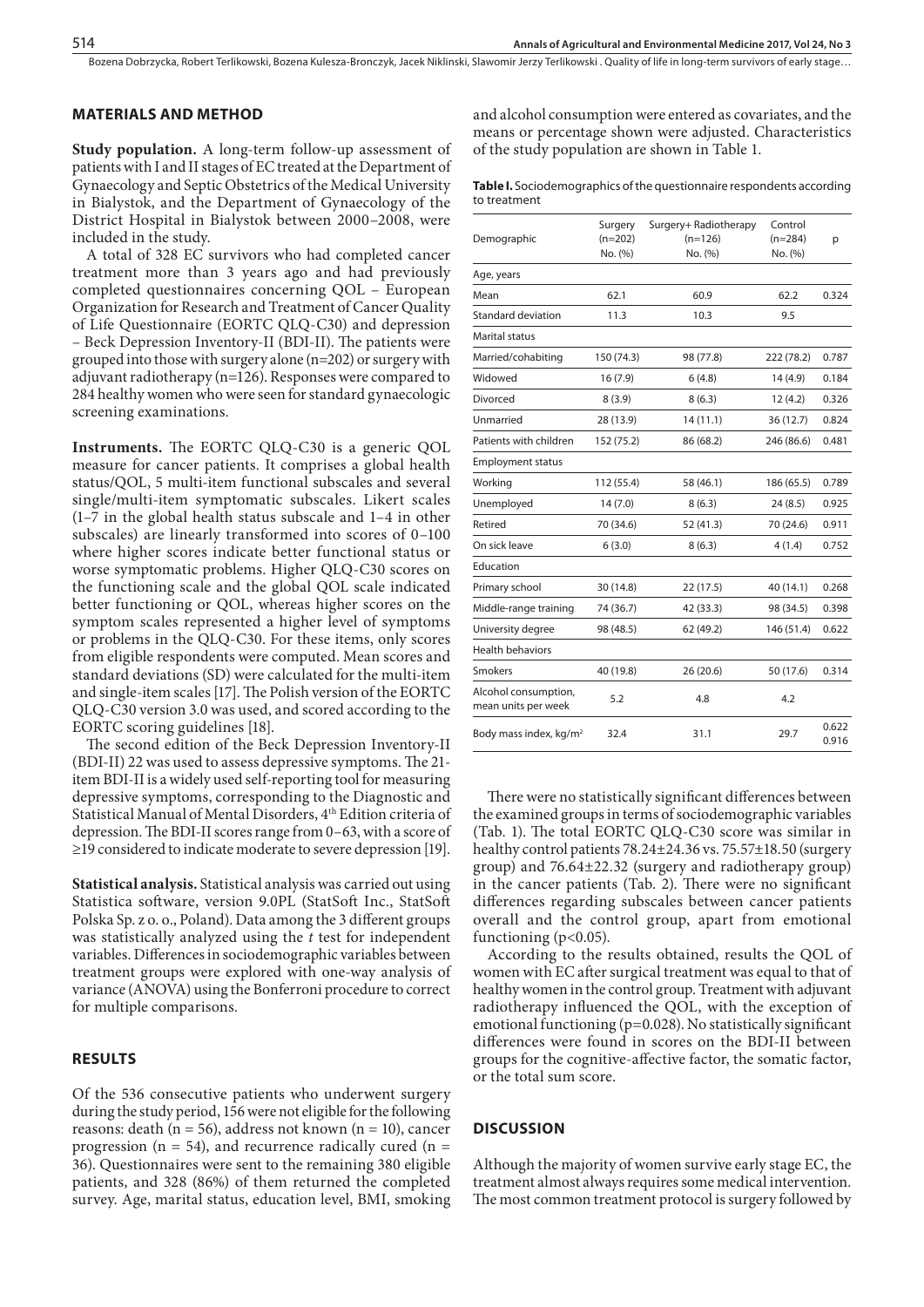Bozena Dobrzycka, Robert Terlikowski, Bozena Kulesza-Bronczyk, Jacek Niklinski, Slawomir Jerzy Terlikowski . Quality of life in long-term survivors of early stage…

|  |  |  |  |  |  |  |  |  |  |  |  |  |  | <b>Table 2.</b> Scores on QOL and depression in the three examined groups |
|--|--|--|--|--|--|--|--|--|--|--|--|--|--|---------------------------------------------------------------------------|
|--|--|--|--|--|--|--|--|--|--|--|--|--|--|---------------------------------------------------------------------------|

| Measure                      | Surgery<br>$(n=202)$<br>Mean+SD | Surgery+<br>Radiotherapy<br>$(n=126)$<br>Mean+SD | Control<br>$(n=284)$<br>Mean+SD | р     |  |
|------------------------------|---------------------------------|--------------------------------------------------|---------------------------------|-------|--|
| QOL (EORTC QLQ-C30)          |                                 |                                                  |                                 |       |  |
| Global OOL                   | 75.57±18.50                     | 76.64±22.32                                      | 78.24±24.36                     | 0.273 |  |
| Fatigue                      | $17.80 + 21.32$                 | 19.84+22.41                                      | $18.62 + 21.42$                 | 0.328 |  |
| Nausea and vomiting          | $2.54 \pm 6.28$                 | $3.46 \pm 11.06$                                 | 3.48±11.36                      | 0.710 |  |
| Pain                         | $11.24 + 19.42$                 | $15.64 + 23.94$                                  | $16.84 + 24.38$                 | 0.342 |  |
| Dyspnea                      | $18.33 + 21.22$                 | 18.83+23.80                                      | $19.86 + 28.23$                 | 0.143 |  |
| Sleep                        | $14.63 + 23.40$                 | $18.64 + 29.20$                                  | $14.82 + 24.66$                 | 0.121 |  |
| Appetite                     | $3.85 \pm 13.82$                | $7.8 + 23.27$                                    | $4.18 \pm 14.62$                | 0.614 |  |
| Constipation                 | $3.43 \pm 13.64$                | $6.45 + 21.82$                                   | 3.44±12.86                      | 0.125 |  |
| Diarrhea                     | $6.60 \pm 14.90$                | $6.22 \pm 13.94$                                 | 5.84±15.67                      | 0.880 |  |
| Financial impact             | $6.27 + 19.33$                  | $6.52 + 21.41$                                   | $6.62 + 19.61$                  | 0.519 |  |
| Physical functioning         | 93.23±12.59                     | 89.56±23.66                                      | 92.58±16.82                     | 0.706 |  |
| Role functioning             | 90.46±20.41                     | 83.70±21.37                                      | $87.22 + 24.46$                 | 0.823 |  |
| <b>Emotional functioning</b> | 84.83±18.87                     | 57.43±19.32                                      | 84.94±16.68                     | 0.028 |  |
| Cognitive functioning        | 84.86±19.89                     | 89.82±15.38                                      | 88.90±17.62                     | 0.445 |  |
| Social functioning           | 93.24±21.26                     | 90.22±19.46                                      | 91.82±19.24                     | 0.821 |  |
| <b>Depression (BDI-II)</b>   |                                 |                                                  |                                 |       |  |
| Cognitive-affective factor   | $0.60 \pm 1.21$                 | $0.72 \pm 1.13$                                  | $0.60 \pm 1.14$                 | 0.09  |  |
| Somatic factor               | $2.16 + 2.24$                   | $2.42 \pm 2.69$                                  | $2.05 + 2.19$                   | 0.460 |  |
| Sum score                    | $5.76 + 7.47$                   | $5.93 + 7.59$                                    | $5.62 + 7.24$                   | 0.518 |  |

adjuvant radiation therapy. Studies investigating the symptom burden in patients with EC have highlighted issues related to treatment. The symptoms comprise psychological morbidity as well as physical morbidity, including late urological and gastrointestinal symptoms following radiotherapy [13, 20, 21, 22, 23, 24].

Until recently, treatment for EC has focused almost exclusively on the prolongation of life, and few research studies have adequately addressed issues related to the QOL [10, 14, 15, 16]. Because of the growing number of EC survivors, the QOL has become increasingly important. However, most pertinent studies have focused on the short-term effects of treatment and disease, showing that EC survivors have a reduced QOL early after treatment. In the presented study, overall QOL in EC survivors more than 3 years post-diagnosis was not significantly different from that of healthy women. This result is consistent with longitudinal studies observing that QOL improves over time in gynaecologic cancer survivors [10, 14, 15, 16].

The presented study included a consecutive series of patients with a long follow-up (median 36 months since treatment) who did not experience recurrence or a second primary tumour. The most striking present finding was that the study group reported having a QOL similar to that of members of the control group. Other studies produced similar findings [10, 14, 15]. This effect may be due to a change in a patient's internal standards as a result of adaptation to the limitations associated with the disease or its treatment.

The key challenges for health care professionals providing long-term survivor care are to identify those patients requiring additional help at the point of discharge, or later in survivorship, and to establish the most effective interventions for those long-term survivors with ongoing needs [25]. This study shows that radiotherapy after surgery does not seem to have a significant impact on the QOL in EC survivors. Miller et al. also highlighted the need for assessment of QOL and emotional functioning. These researchers administered questionnaires to 95 patients with gynaecologic cancer at least 6 months after completion of treatment. The questionnaires asked patients to retrospectively rate any emotional symptoms experienced during active treatment. 57% of patients reported needing help dealing with emotional problems [26]. Capelli et al. suggested that women with primary gynaecologic cancer had QOL scores similar overall to healthy women. Also notable was the fact that women with primary gynaecologic cancer scored lower than healthy women on scales measuring emotional and physical role functioning [27]. Miller et al. compared QOL in disease-free gynaecologic cancer patients and noted that patients treated with surgery only had better overall QOL, probably due to short treatment time and less advanced disease [28]. Thus, on the basis of the presented findings and those reported by others, EC patients undergoing neoadjuvant or adjuvant radiotherapy should be fully informed of the potential impact on QOL of these treatments.

It appears that QOL is most negatively affected from the time of diagnosis through to the completion of treatment. It also appears that QOL is more substantially impaired during treatment of gynaecologic malignancies than during treatment of other cancers. The QOL typically improves after 6–12 months treatment treatment, then stabilizes, and 1–2 years after treatment. Disease free patients report a QOL that is generally equivalent to other cancer survivors and healthy women [29].

The findings of the current study suggest that the majority of long-term EC survivors have good health and do not experience psychological morbidity or large numbers of unmet supportive care needs. For those women with early stage disease, surgery with individualized use of volume directed radiotherapy is curative. A minority of longterm survivors may benefit from ongoing support, and the current study identified potential predictors of unmet supportive care needs. The identification and support of those EC survivors with unmet needs is a key challenge for health care professionals caring for this population [30]. Previous studies have indicated that levels of clinical depression in gynaecologic cancer survivors up to 5 years post-diagnosis are elevated, compared to healthy controls [8, 15, 31]. However, in the present study, depression was not observed. The results overall indicate that levels of depression in EC survivors return to approximately the same level of healthy controls before survivors reach more than 3 years post-diagnosis.

In conclusion, according to the presented results, QOL in EC survivors approximates that of healthy controls after 3 years post-surgical treatment. Patients treated for early stage EC should be informed about the anticipated good prognosis, and the low risk of psychosocial and physical long-term effects. Cancer survivors who are treated by surgery and adjuvant radiotherapy may be especially at risk for emotional functioning problems.